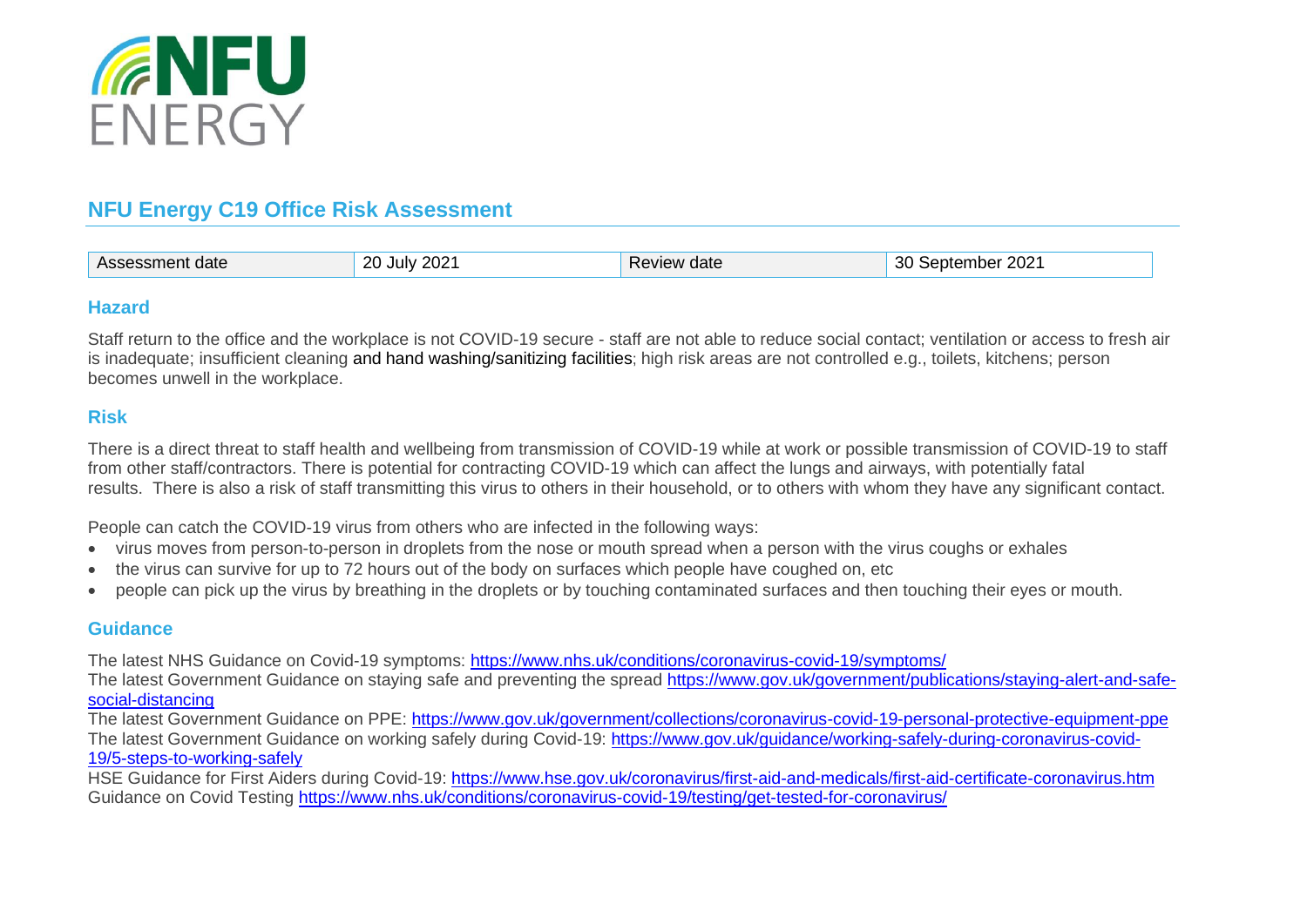

| What are the<br>hazards?<br>(i.e. what can cause<br>harm)                                                                                                                                                                                                                | Who might be<br>harmed and how?<br>(e.g. employees,<br>members of the<br>public, etc. and the<br>significant risk(s))? | What existing control measures<br>are in place to reduce/prevent the<br>risk?<br>(i.e. what are you already doing?)                                                                                                                                                                                                                                                         | <b>Considering</b><br>existing<br>controls, what<br>is the current<br>risk level<br>(i.e. high,<br>medium or low) | Further Action to be taken to control the<br>risk?<br>(i.e. only record action/additional controls<br>measures you are going to implement)                                                                                                                                                                                                                                                                                                                                                                                                              | <b>Assigned to</b><br>and Deadline                                                                                                                              | <b>Completed</b><br>by whom<br>& when |
|--------------------------------------------------------------------------------------------------------------------------------------------------------------------------------------------------------------------------------------------------------------------------|------------------------------------------------------------------------------------------------------------------------|-----------------------------------------------------------------------------------------------------------------------------------------------------------------------------------------------------------------------------------------------------------------------------------------------------------------------------------------------------------------------------|-------------------------------------------------------------------------------------------------------------------|---------------------------------------------------------------------------------------------------------------------------------------------------------------------------------------------------------------------------------------------------------------------------------------------------------------------------------------------------------------------------------------------------------------------------------------------------------------------------------------------------------------------------------------------------------|-----------------------------------------------------------------------------------------------------------------------------------------------------------------|---------------------------------------|
| Staff return to the<br>workplace and it is<br>not COVID-19<br>secure - staff are not<br>able to reduce social<br>contact; insufficient<br>cleaning; high risk<br>areas are not<br>controlled e.g.<br>toilets, kitchens;<br>person becomes<br>unwell in the<br>workplace. | Employees,<br>contractors, visitors<br>to site and members<br>of the public                                            | Follow Government guidance -<br>https://www.gov.uk/coronavirus                                                                                                                                                                                                                                                                                                              | Medium                                                                                                            | Reinstatement of building compliance<br>testing, maintenance and inspection before<br>returning to working.<br>Engage and consult with staff to explain the<br>precautions, and to cover any staff concerns<br>they may have, or ideas for safe working.<br>Consult Employee Reps.<br>Induct staff returning to work - email<br>guidance setting out the safety requirements<br>to be enforced.<br>Monitor all the safety precautions.                                                                                                                  | <b>Ops/NFU Facilities</b><br>- before 31 July<br>2021<br>Ops-before 31<br><b>July 2021</b><br>$Ops - as$<br>necessary<br>Directors & HoDs<br>$-$ regular review |                                       |
| Ill-health of persons<br>after exposure to<br>COVID-19 virus                                                                                                                                                                                                             | Employees,<br>contractors, visitors<br>to site and members<br>of the public                                            | Any person with Covid-19<br>symptoms should not come to the<br>office for any reason and should<br>immediately self-isolate.<br>The person becoming unwell must<br>inform relevant persons (HODs or<br>Directors)<br>Designated isolation room for<br>people who become unwell in the<br>building.<br>Staff who are living with someone<br>who has symptoms or are required | Medium                                                                                                            | If an employee develops Covid-19 symptoms<br>while in the office, they should:<br>Immediately go home<br>$\bullet$<br>Avoid touching anything<br>$\bullet$<br>Cough or sneeze into a tissue and put it<br>$\bullet$<br>into the bin, or if they do not have<br>tissues, cough and sneeze into the<br>crook of their elbow.<br>See link for latest guidance:<br>https://www.gov.uk/coronavirus<br>Cleaners to disinfect the employee's<br>workstation and the isolation room if used.<br>specific instructions for cleaning after a case<br>of COVID-19. | Directors & HoDs<br>$-$ ongoing                                                                                                                                 |                                       |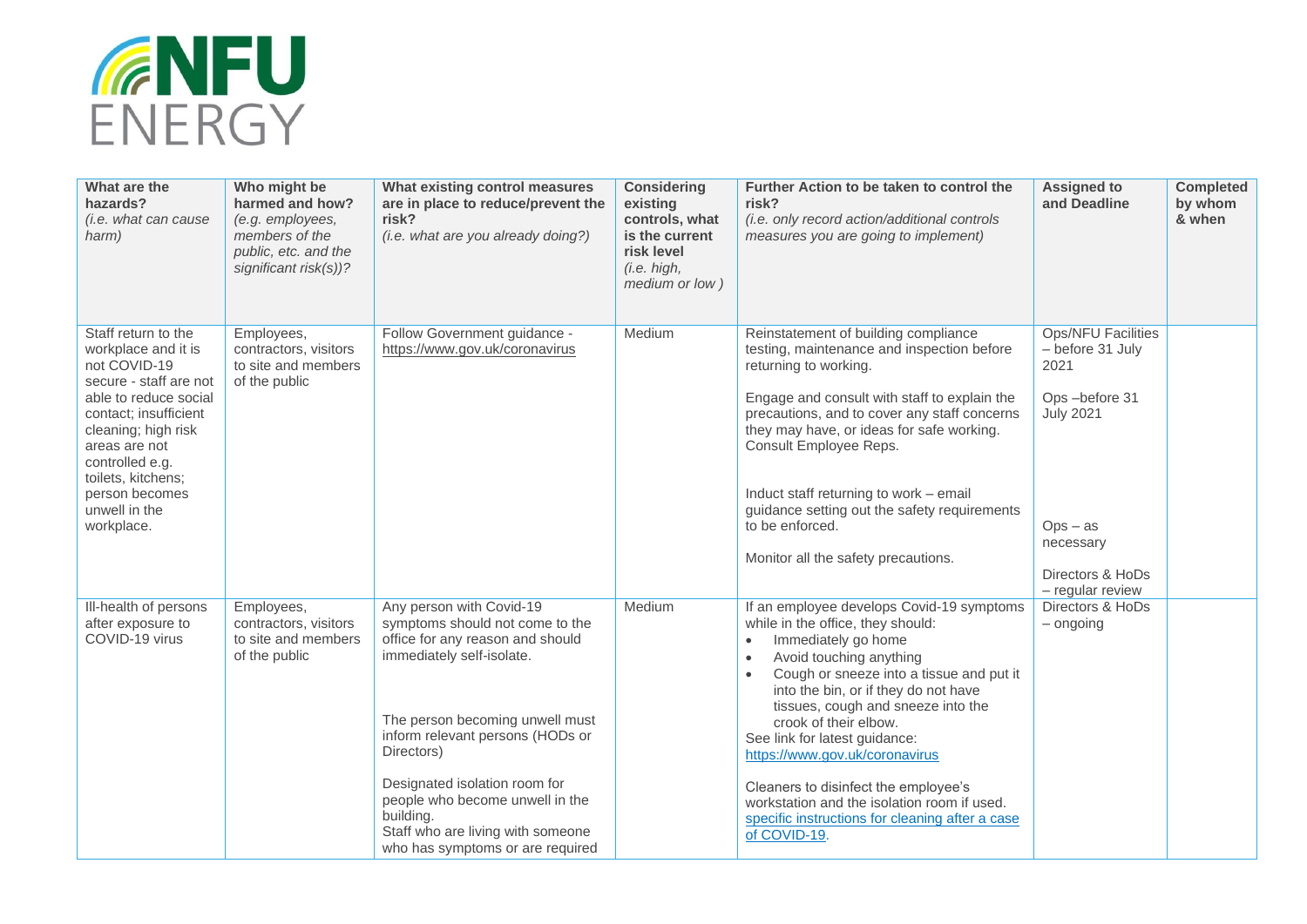

| What are the<br>hazards?<br>(i.e. what can cause<br>harm)                   | Who might be<br>harmed and how?<br>(e.g. employees,<br>members of the<br>public, etc. and the<br>significant risk(s))? | What existing control measures<br>are in place to reduce/prevent the<br>risk?<br>(i.e. what are you already doing?)                                                                                                                                                                                                                                                    | <b>Considering</b><br>existing<br>controls, what<br>is the current<br>risk level<br>(i.e. high,<br>medium or low) | Further Action to be taken to control the<br>risk?<br>(i.e. only record action/additional controls<br>measures you are going to implement)                                                                                                                                                                                                                                        | <b>Assigned to</b><br>and Deadline | <b>Completed</b><br>by whom<br>& when |
|-----------------------------------------------------------------------------|------------------------------------------------------------------------------------------------------------------------|------------------------------------------------------------------------------------------------------------------------------------------------------------------------------------------------------------------------------------------------------------------------------------------------------------------------------------------------------------------------|-------------------------------------------------------------------------------------------------------------------|-----------------------------------------------------------------------------------------------------------------------------------------------------------------------------------------------------------------------------------------------------------------------------------------------------------------------------------------------------------------------------------|------------------------------------|---------------------------------------|
|                                                                             |                                                                                                                        | to isolate as part of NHS Test &<br>Trace should not come into the<br>office<br>Clinically vulnerable should not<br>come in to the office                                                                                                                                                                                                                              |                                                                                                                   |                                                                                                                                                                                                                                                                                                                                                                                   |                                    |                                       |
| Contracting or<br>further spread of<br>virus during travel to<br>the office | Employees,<br>contractors, visitors<br>to site and members<br>of the public                                            | Wherever possible workers should<br>travel to work alone using their own<br>transport.<br>If using public transport -abide by<br>the transport provider quidance.<br>Wherever possible workers should<br>carry out Covid Rapid Flow testing<br>24 hours prior to visiting the office,<br>and on a twice weekly basis for<br>those working regularly from the<br>office | Medium                                                                                                            | Staff will also need to:<br>Use other means of transport to avoid<br>public transport (e.g. cycling) where<br>possible<br>Results of Covid Rapid Flow tests to be<br>reported to Operations@nfuenergy.co.uk<br>Follow the guidance on testing:<br>https://www.nhs.uk/conditions/coronavirus-<br>covid-19/testing/regular-rapid-coronavirus-<br>tests-if-you-do-not-have-symptoms/ | All staff - ongoing                |                                       |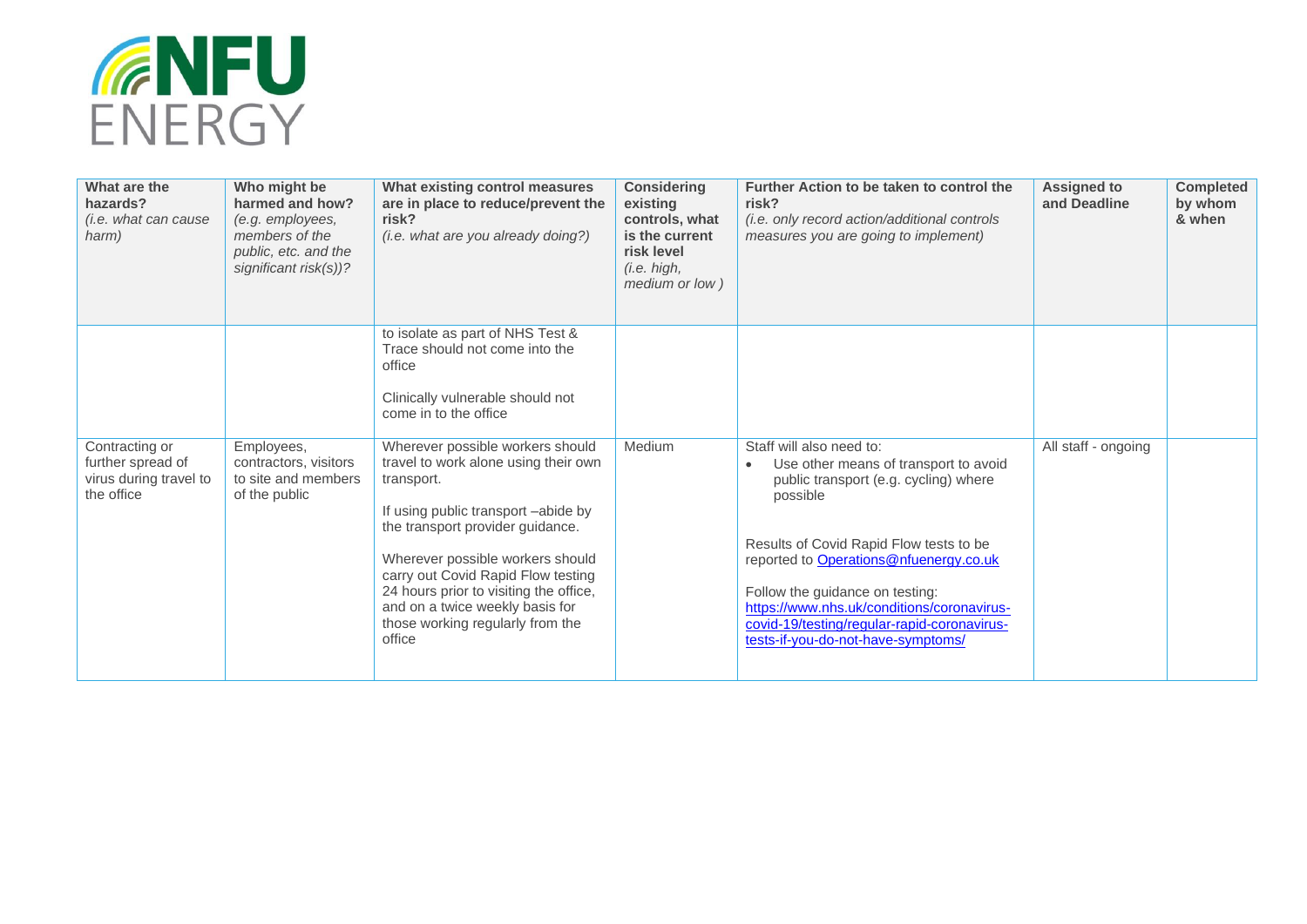

| What are the<br>hazards?<br>(i.e. what can cause<br>harm)                    | Who might be<br>harmed and how?<br>(e.g. employees,<br>members of the<br>public, etc. and the<br>significant risk(s))? | What existing control measures<br>are in place to reduce/prevent the<br>risk?<br>(i.e. what are you already doing?)                                                                                                                                                                                                                                                                                                                                                                                                                | <b>Considering</b><br>existing<br>controls, what<br>is the current<br>risk level<br>(i.e. high,<br>medium or low) | Further Action to be taken to control the<br>risk?<br>(i.e. only record action/additional controls<br>measures you are going to implement)                                                                                                                                                                                                                                | <b>Assigned to</b><br>and Deadline                    | <b>Completed</b><br>by whom<br>& when |
|------------------------------------------------------------------------------|------------------------------------------------------------------------------------------------------------------------|------------------------------------------------------------------------------------------------------------------------------------------------------------------------------------------------------------------------------------------------------------------------------------------------------------------------------------------------------------------------------------------------------------------------------------------------------------------------------------------------------------------------------------|-------------------------------------------------------------------------------------------------------------------|---------------------------------------------------------------------------------------------------------------------------------------------------------------------------------------------------------------------------------------------------------------------------------------------------------------------------------------------------------------------------|-------------------------------------------------------|---------------------------------------|
| Entering and exiting<br>the building.                                        | Employees,<br>contractors, visitors<br>to site and members<br>of the public                                            | Where possible avoid close contact<br>when entering, exiting and moving<br>around the building.<br>Where close working is unavoidable<br>follow government guidance on<br>managing transmission risk.<br>All persons to wash or sanitise<br>hands upon entering the building.<br>Sanitising hand gel located in<br>reception.<br>Maintain distance between persons<br>waiting to enter the building.<br>Wear a face covering when entering<br>and leaving the building.<br>Stop all non-essential visitors from<br>attending site. |                                                                                                                   | Stagger start and finish times to help with<br>social distancing and reduce crowding<br>Wash hands or use sanitising hand gel<br>regularly throughout the day, particularly<br>when handling external post and parcels.<br>Coronavirus posters displayed at Reception<br>for people to see when entering the building.                                                    | All staff - ongoing<br>$Ops - by re-$<br>opening date |                                       |
| Close contact<br>leading to<br>contracting or further<br>spread of the virus | Employees,<br>contractors, visitors<br>to site and members<br>of the public                                            | Where possible avoid close contact<br>when entering, exiting and moving<br>around the building.<br>Where close working is unavoidable<br>follow government guidance on<br>managing transmission risk.<br>All contact points e.g. door handles,<br>taps, etc need to be disinfected                                                                                                                                                                                                                                                 | Medium                                                                                                            | Non-essential physical work that requires<br>close contact between workers should not be<br>carried out.<br>Reduce movement around the building by<br>using the telephone or online communication<br>tools to avoid walking to see another person.<br>Increase ventilation in enclosed spaces.<br>Control numbers of people in building to<br>maintain social distancing. | All staff - ongoing                                   |                                       |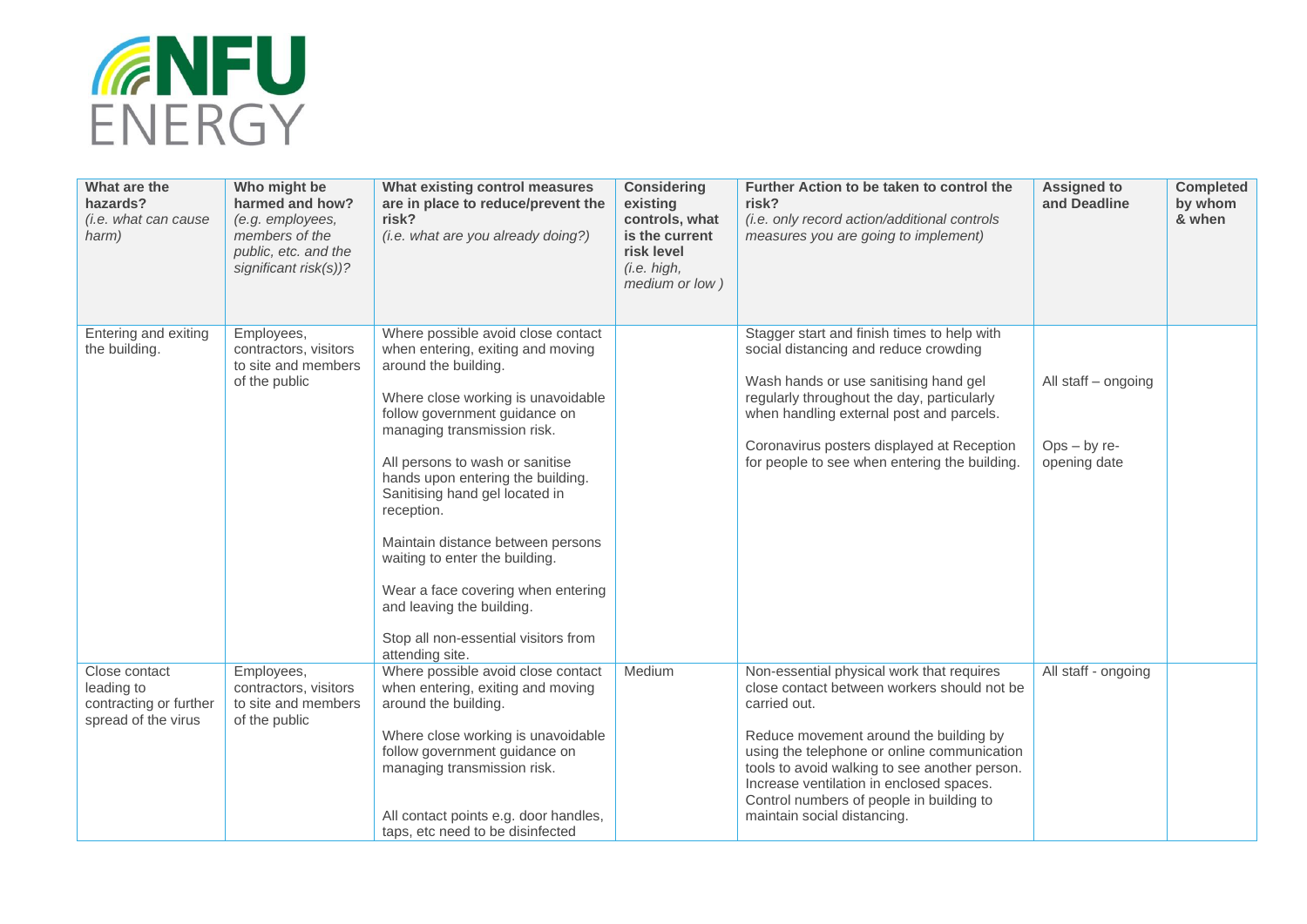

| What are the<br>hazards?<br>(i.e. what can cause<br>harm)                                                    | Who might be<br>harmed and how?<br>(e.g. employees,<br>members of the<br>public, etc. and the<br>significant risk(s))? | What existing control measures<br>are in place to reduce/prevent the<br>risk?<br>(i.e. what are you already doing?)                                                                                                                                                                                                                                                                                      | <b>Considering</b><br>existing<br>controls, what<br>is the current<br>risk level<br>(i.e. high,<br>medium or low) | Further Action to be taken to control the<br>risk?<br>(i.e. only record action/additional controls<br>measures you are going to implement)                                            | <b>Assigned to</b><br>and Deadline                                                               | <b>Completed</b><br>by whom<br>& when |
|--------------------------------------------------------------------------------------------------------------|------------------------------------------------------------------------------------------------------------------------|----------------------------------------------------------------------------------------------------------------------------------------------------------------------------------------------------------------------------------------------------------------------------------------------------------------------------------------------------------------------------------------------------------|-------------------------------------------------------------------------------------------------------------------|---------------------------------------------------------------------------------------------------------------------------------------------------------------------------------------|--------------------------------------------------------------------------------------------------|---------------------------------------|
|                                                                                                              |                                                                                                                        | after every contact. Cleaning<br>materials need to be provided.<br>Where face coverings when not<br>seated or when in close proximity to<br>others                                                                                                                                                                                                                                                       |                                                                                                                   |                                                                                                                                                                                       |                                                                                                  |                                       |
| Moving around the<br>building - close<br>contact leading to<br>contracting or further<br>spread of the virus | Employees,<br>contractors, visitors<br>to site                                                                         | People to wait before using the<br>stairs if another person is on the<br>stairs.<br>Display reminder posters and<br>signage about reducing close<br>contact in corridors and doorways -<br>Face coverings to be worn when not<br>seated at a workstation.                                                                                                                                                | Medium                                                                                                            | Convex mirrors needed in areas where there<br>are blind spots in the buildings.<br>Install Dor Guard to hold doors open and<br>release in an emergency                                | $Ops - by 31 July$<br>2021<br>$Ops - as soon as$<br>practicable<br>Ops - prior to re-<br>opening |                                       |
| Workstations - close<br>contact leading to<br>contracting or further<br>spread of the virus                  | Employees,<br>contractors                                                                                              | Sanitising hand ge and anit-<br>bacterial wipesl to be available at<br>workstations for personal use in the<br>workplace<br>Anti-bacterial wipes to be:<br>provided at each desk that is<br>$\bullet$<br>shared. People must wipe<br>down touch points at start and<br>end of their working day and<br>dispose of wipe in nearby bin.<br>provided for the IT team to use<br>when working on IT equipment | Medium                                                                                                            | Avoid face-to-face working. Provide perspex<br>screens for workstations where face to face<br>working is unavoidable.<br>Floor plans will specify which desks / areas<br>can be used. | Ops - as soon as<br>practicable                                                                  |                                       |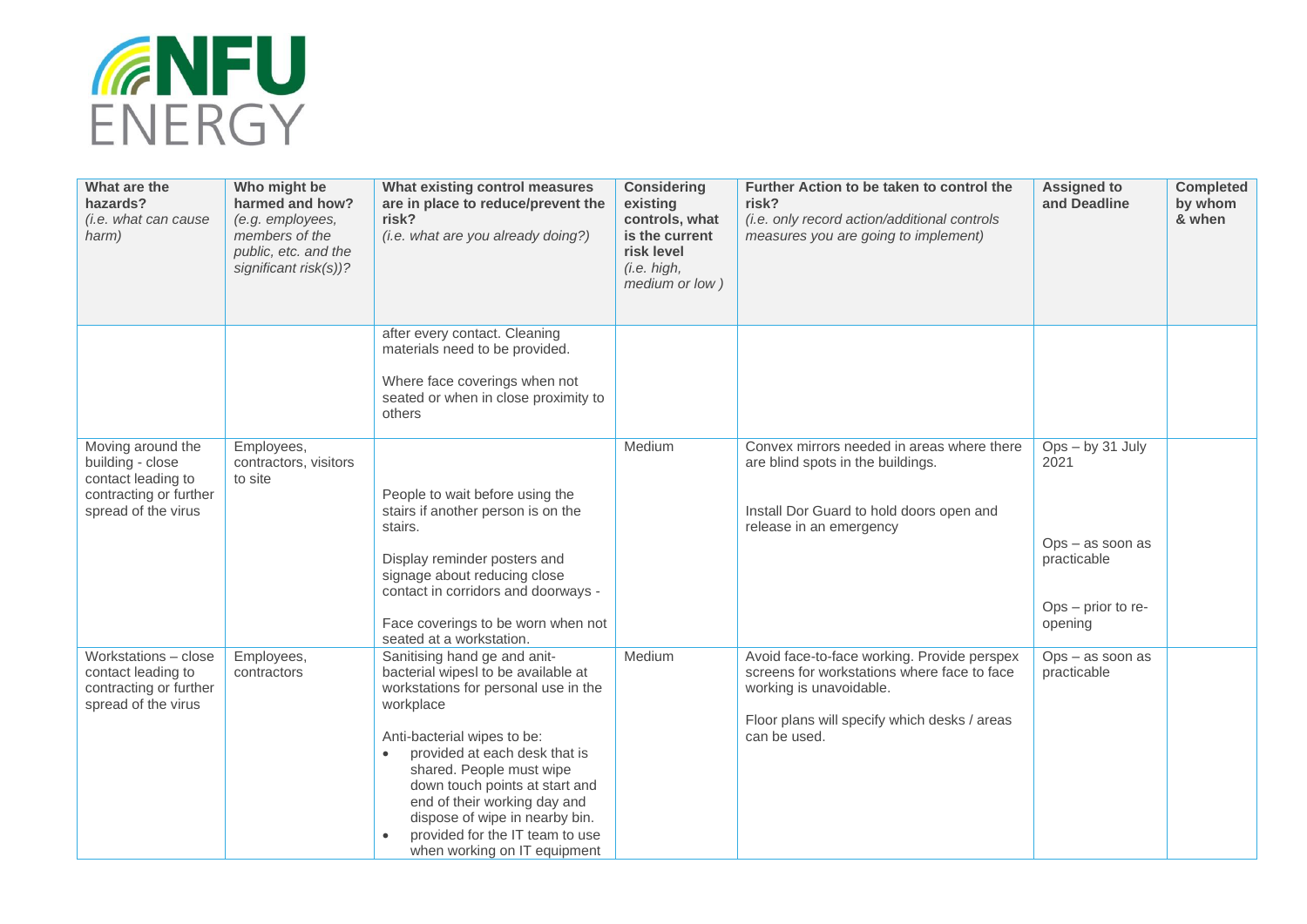

| What are the<br>hazards?<br><i>(i.e. what can cause</i><br>harm)                                | Who might be<br>harmed and how?<br>(e.g. employees,<br>members of the<br>public, etc. and the<br>significant risk(s))? | What existing control measures<br>are in place to reduce/prevent the<br>risk?<br>(i.e. what are you already doing?)                                                                                                                                                                           | <b>Considering</b><br>existing<br>controls, what<br>is the current<br>risk level<br>(i.e. high,<br>medium or low) | Further Action to be taken to control the<br>risk?<br>(i.e. only record action/additional controls<br>measures you are going to implement)                                                                | <b>Assigned to</b><br>and Deadline | <b>Completed</b><br>by whom<br>& when |
|-------------------------------------------------------------------------------------------------|------------------------------------------------------------------------------------------------------------------------|-----------------------------------------------------------------------------------------------------------------------------------------------------------------------------------------------------------------------------------------------------------------------------------------------|-------------------------------------------------------------------------------------------------------------------|-----------------------------------------------------------------------------------------------------------------------------------------------------------------------------------------------------------|------------------------------------|---------------------------------------|
|                                                                                                 |                                                                                                                        | belonging to another member<br>of staff.<br>made available for staff to<br>$\bullet$<br>clean their work areas each<br>day and dispose of in nearby<br>closed bin.<br>made available for staff to<br>clean shared work equipment<br>e.g printers and dispose of in<br>nearby closed bin.      |                                                                                                                   | Provide areas for staff to store personal<br>belongings and keep personal items out of<br>work areas.                                                                                                     |                                    |                                       |
| Meeting rooms -<br>close contact leading<br>to contracting or<br>further spread of the<br>virus | Employees,<br>contractors, visitors                                                                                    | Conduct meetings remotely where<br>possible<br>Meetings must be kept as short as<br>possible.<br>Sanitising hand gel to be located in<br>meeting rooms. Posters located to<br>remind people to use sanitiser.<br>Open windows and if possible,<br>doors to increase fresh air<br>circulation. | Medium                                                                                                            | Wear a face covering in meeting rooms<br>when not seated<br>Hold meetings in open areas where possible.<br>Do not share objects like pens.<br>Reduce seating in meeting rooms to reduce<br>social contact | All staff - ongoing                |                                       |
| Printers -contracting<br>or further spread of<br>the virus                                      | Employees                                                                                                              | Sanitising hand gel and anti-<br>bacterial wipes available to wipe<br>down surface before/after use                                                                                                                                                                                           |                                                                                                                   | Promote regular hand washing by printers.<br>Face covering to be worn while at the printer.                                                                                                               |                                    |                                       |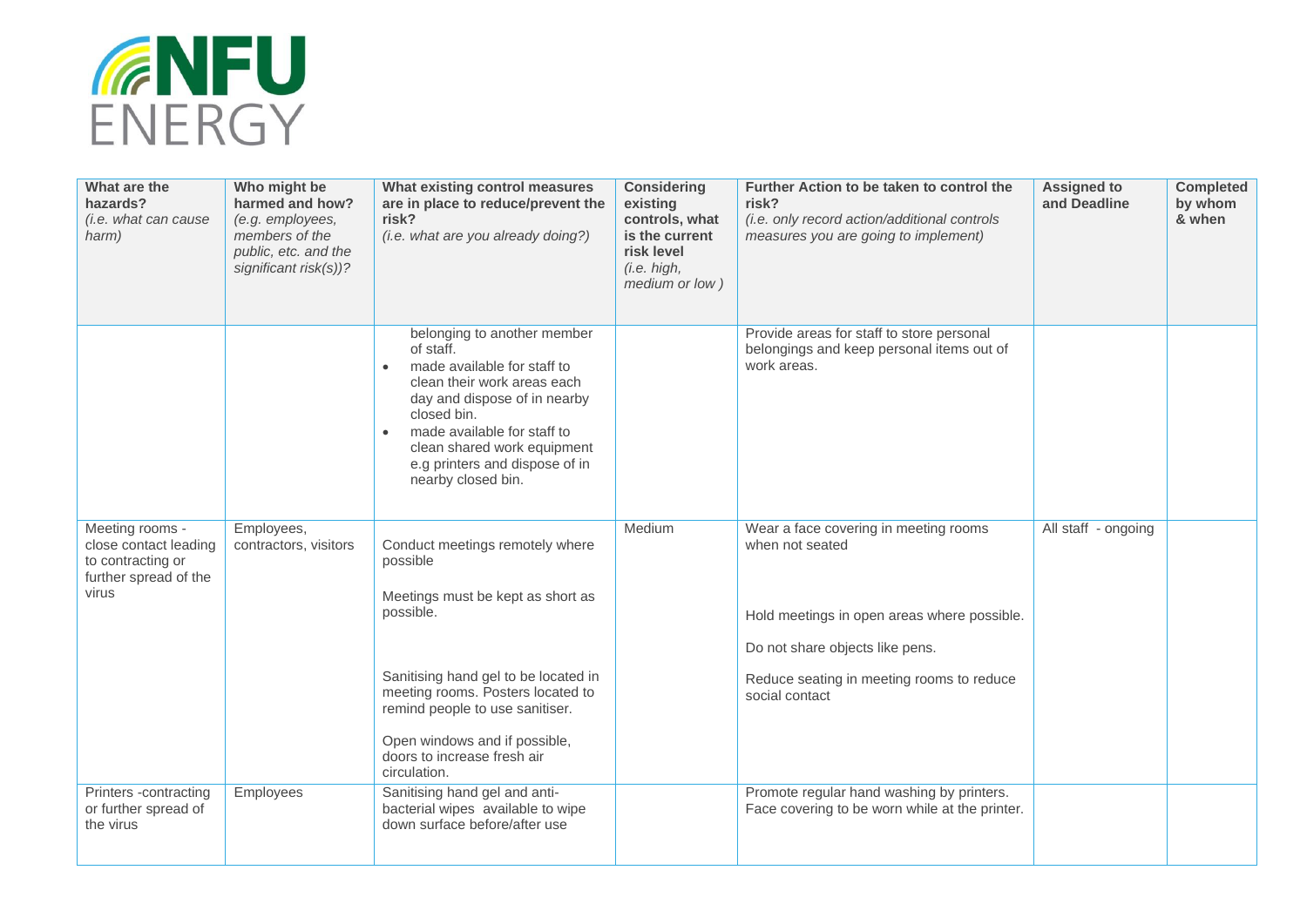

| What are the<br>hazards?<br>(i.e. what can cause<br>harm)                                                          | Who might be<br>harmed and how?<br>(e.g. employees,<br>members of the<br>public, etc. and the<br>significant risk(s))? | What existing control measures<br>are in place to reduce/prevent the<br>risk?<br>(i.e. what are you already doing?)                                                                                                                                                                                                  | <b>Considering</b><br>existing<br>controls, what<br>is the current<br>risk level<br>(i.e. high,<br>medium or low) | Further Action to be taken to control the<br>risk?<br>(i.e. only record action/additional controls<br>measures you are going to implement) | <b>Assigned to</b><br>and Deadline | <b>Completed</b><br>by whom<br>& when |
|--------------------------------------------------------------------------------------------------------------------|------------------------------------------------------------------------------------------------------------------------|----------------------------------------------------------------------------------------------------------------------------------------------------------------------------------------------------------------------------------------------------------------------------------------------------------------------|-------------------------------------------------------------------------------------------------------------------|--------------------------------------------------------------------------------------------------------------------------------------------|------------------------------------|---------------------------------------|
|                                                                                                                    |                                                                                                                        |                                                                                                                                                                                                                                                                                                                      |                                                                                                                   |                                                                                                                                            | All staff - ongoing                |                                       |
| Hand washing - Poor<br>condition of facilities<br>leading to<br>contracting or further<br>spread of the virus      | Employees,<br>contractors, visitors<br>to site and members<br>of the public                                            | Ensure soap and fresh water is<br>available on site. Top up soap as<br>required.<br>Hand sanitiser to be provided where<br>hand-washing facilities are<br>unavailable.<br>Suitable and sufficient rubbish bins<br>to be provided for hand towels with<br>regular removal and disposal.                               | Medium                                                                                                            | Ensure that condition of facilities are kept to<br>an acceptable standard and covered by<br>regular checks.                                |                                    |                                       |
| Toilet facilities -<br>Poor condition of<br>facilities leading to<br>contracting or further<br>spread of the virus | Employees,<br>contractors, visitors<br>to site and members<br>of the public                                            | Provide paper hand towels in<br>addition to hand dryers.<br>Anti-bacterial wipes provided in<br>each washroom:<br>People to wipe down touch<br>points before and after use and<br>to dispose of the used wipe in<br>the toilet cubicle.<br>Signs about cleaning with<br>$\bullet$<br>wipes displayed in each toilet. | Medium                                                                                                            | Face covering to be worn in the toilet areas.<br>Coronavirus posters displayed in toilet areas.<br>$\bullet$                               | All staff - ongoing                |                                       |
| Kitchen areas/Eating<br>Arrangements-<br>Poor condition of<br>facilities leading to                                | Employees,<br>contractors, visitors<br>to site and members<br>of the public                                            | Hand cleaning facilities or sanitiser<br>to be used when entering and<br>leaving the area.                                                                                                                                                                                                                           | Medium                                                                                                            | Ensure that conditions of facilities are kept to<br>an acceptable standard and covered by<br>regular checks.                               | All staff - ongoing                |                                       |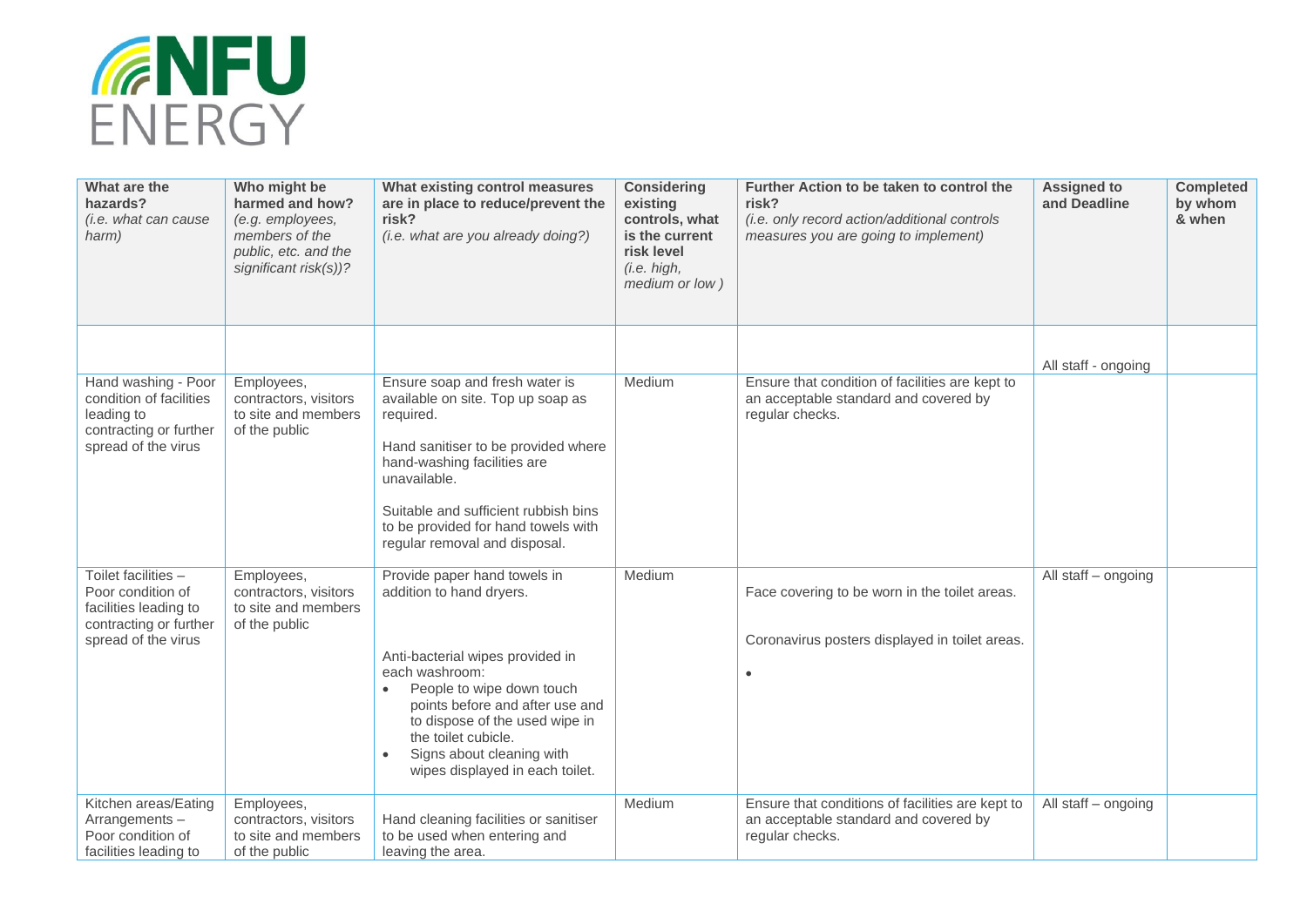

| What are the<br>hazards?<br>(i.e. what can cause<br>harm)                                                                                   | Who might be<br>harmed and how?<br>(e.g. employees,<br>members of the<br>public, etc. and the<br>significant risk(s))? | What existing control measures<br>are in place to reduce/prevent the<br>risk?<br>(i.e. what are you already doing?)                                                                                                                                                                                                                                                                                                                                                                                                                  | <b>Considering</b><br>existing<br>controls, what<br>is the current<br>risk level<br>(i.e. high,<br>medium or low) | Further Action to be taken to control the<br>risk?<br>(i.e. only record action/additional controls<br>measures you are going to implement)                                                                                                           | <b>Assigned to</b><br>and Deadline            | <b>Completed</b><br>by whom<br>& when |
|---------------------------------------------------------------------------------------------------------------------------------------------|------------------------------------------------------------------------------------------------------------------------|--------------------------------------------------------------------------------------------------------------------------------------------------------------------------------------------------------------------------------------------------------------------------------------------------------------------------------------------------------------------------------------------------------------------------------------------------------------------------------------------------------------------------------------|-------------------------------------------------------------------------------------------------------------------|------------------------------------------------------------------------------------------------------------------------------------------------------------------------------------------------------------------------------------------------------|-----------------------------------------------|---------------------------------------|
| contracting or further<br>spread of the virus                                                                                               |                                                                                                                        | Anti-bacterial wipes provided in<br>each kitchen:<br>people to wipe down touch<br>$\bullet$<br>points before and after use and<br>to dispose of the used wipe in<br>the kitchen bin.<br>Signs about cleaning with<br>wipes, to be displayed in each<br>kitchen.<br>All rubbish to be put straight in foot<br>operated bin and not left for<br>someone else to clean up.<br>All areas used for food preparation<br>must be thoroughly cleaned after<br>use.<br>Sit outside or at a designated desk<br>to eat to reduce close contact. |                                                                                                                   | Face coverings to be worn in the kitchen<br>while preparing food/drinks.<br>Coronavirus posters to be displayed in<br>kitchen areas.<br>Individuals provide and use their own cutlery<br>and crockery and take responsibility for<br>cleaning items. |                                               |                                       |
| Showers - Poor<br>condition of facilities<br>leading to<br>contracting or further<br>spread of the virus;<br>poor ventilation<br>leading to | Employees,<br>contractors, visitors<br>to site                                                                         | Discourage use of showers.<br>Provide hand sanitiser and anti-<br>bacterial wipes to clean contact<br>points.                                                                                                                                                                                                                                                                                                                                                                                                                        | Medium                                                                                                            | Signage advising safe use to be displayed                                                                                                                                                                                                            | Ops-by 31 July<br>2021<br>All staff - ongoing |                                       |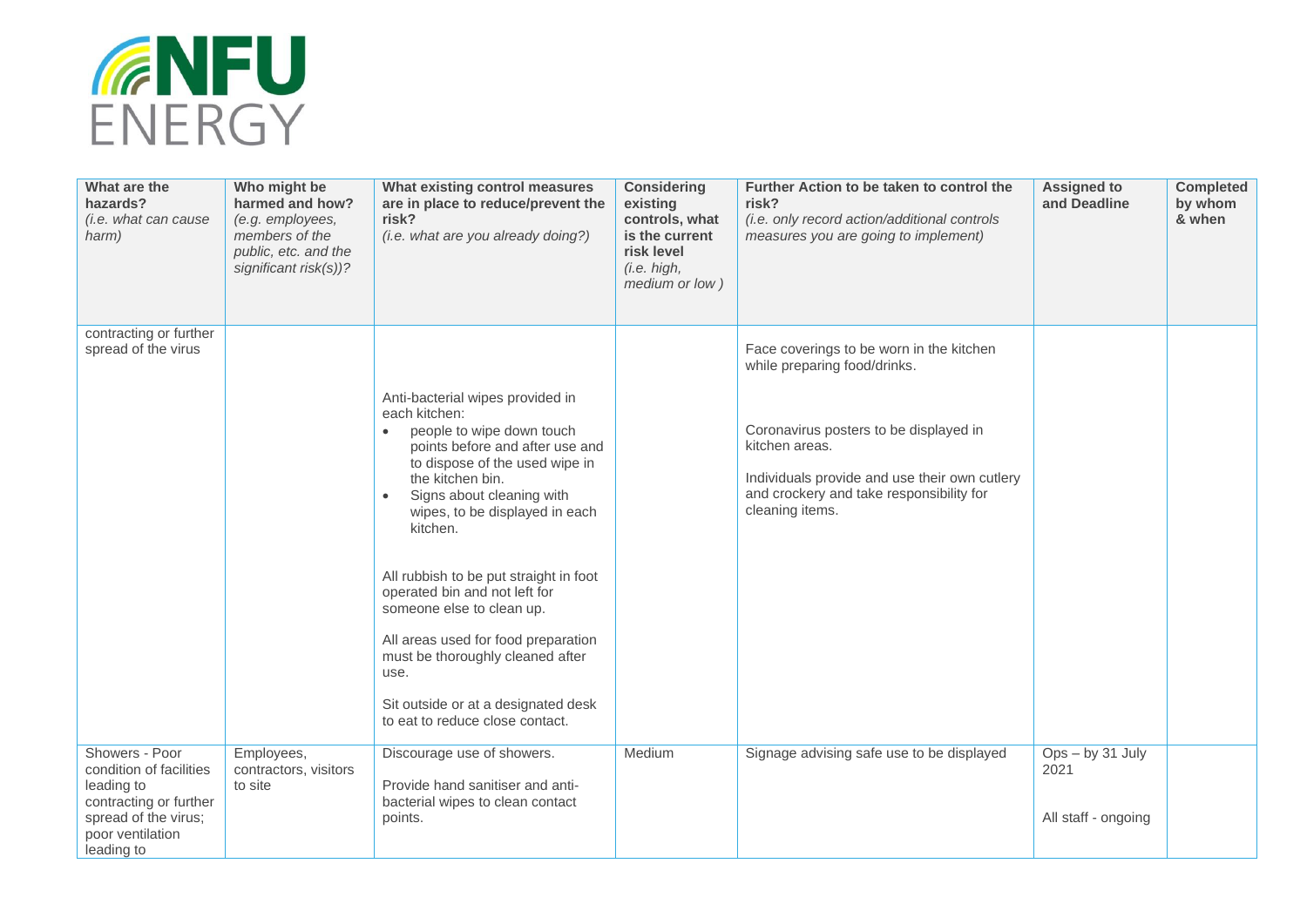

| What are the<br>hazards?<br>(i.e. what can cause<br>harm)                               | Who might be<br>harmed and how?<br>(e.g. employees,<br>members of the<br>public, etc. and the<br>significant risk(s))? | What existing control measures<br>are in place to reduce/prevent the<br>risk?<br>(i.e. what are you already doing?)                                                                                                                                                                                                                                                                                                                                                                                                                                                                            | <b>Considering</b><br>existing<br>controls, what<br>is the current<br>risk level<br>(i.e. high,<br>medium or low) | Further Action to be taken to control the<br>risk?<br>(i.e. only record action/additional controls<br>measures you are going to implement) | <b>Assigned to</b><br>and Deadline | <b>Completed</b><br>by whom<br>& when |
|-----------------------------------------------------------------------------------------|------------------------------------------------------------------------------------------------------------------------|------------------------------------------------------------------------------------------------------------------------------------------------------------------------------------------------------------------------------------------------------------------------------------------------------------------------------------------------------------------------------------------------------------------------------------------------------------------------------------------------------------------------------------------------------------------------------------------------|-------------------------------------------------------------------------------------------------------------------|--------------------------------------------------------------------------------------------------------------------------------------------|------------------------------------|---------------------------------------|
| contracting or further<br>spread of the virus                                           |                                                                                                                        |                                                                                                                                                                                                                                                                                                                                                                                                                                                                                                                                                                                                |                                                                                                                   |                                                                                                                                            |                                    |                                       |
| Pool cars or sharing<br>car journeys -<br>contracting or further<br>spread of the virus | Employees,<br>contractors                                                                                              | Staff to use own vehicles in the first<br>instance.<br>Limit number of people able to use<br>pool cars.<br>Anti-bacterial wipes provided to<br>clean all contact surfaces<br>before/after each use.<br>Sealable bags provided to dispose<br>of rubbish, which must be placed in<br>bins on arriving at destination.<br>Pool cars to be valeted each quarter<br>or monthly dependant frequency of<br>use.<br>If more than one person is travelling<br>in a vehicle, use ventilation that<br>draws from fresh air (do not re-<br>circulate) and open windows if<br>possible Wear face coverings. |                                                                                                                   | Carry out regular checks.                                                                                                                  | All staff - ongoing                |                                       |
| Site visits -<br>contracting or further                                                 | Employees,<br>members of the                                                                                           | PPE for site visits to be allocated to<br>employees and not shared.                                                                                                                                                                                                                                                                                                                                                                                                                                                                                                                            |                                                                                                                   | Refer to site visit guidance                                                                                                               | $Ops - by end of$<br>July          |                                       |
| spread of the virus                                                                     | public                                                                                                                 |                                                                                                                                                                                                                                                                                                                                                                                                                                                                                                                                                                                                |                                                                                                                   |                                                                                                                                            |                                    |                                       |
| Cleaning $-$<br>contracting or further<br>spread of the virus                           | Employees,<br>contractors, visitors<br>to site and members<br>of the public                                            | Full deep cleanse of officeat regular<br>intervals during the year.                                                                                                                                                                                                                                                                                                                                                                                                                                                                                                                            | Medium                                                                                                            | Follow government cleaning guidance if<br>cleaning is required as a result of a known or                                                   | All staff - ongoing                |                                       |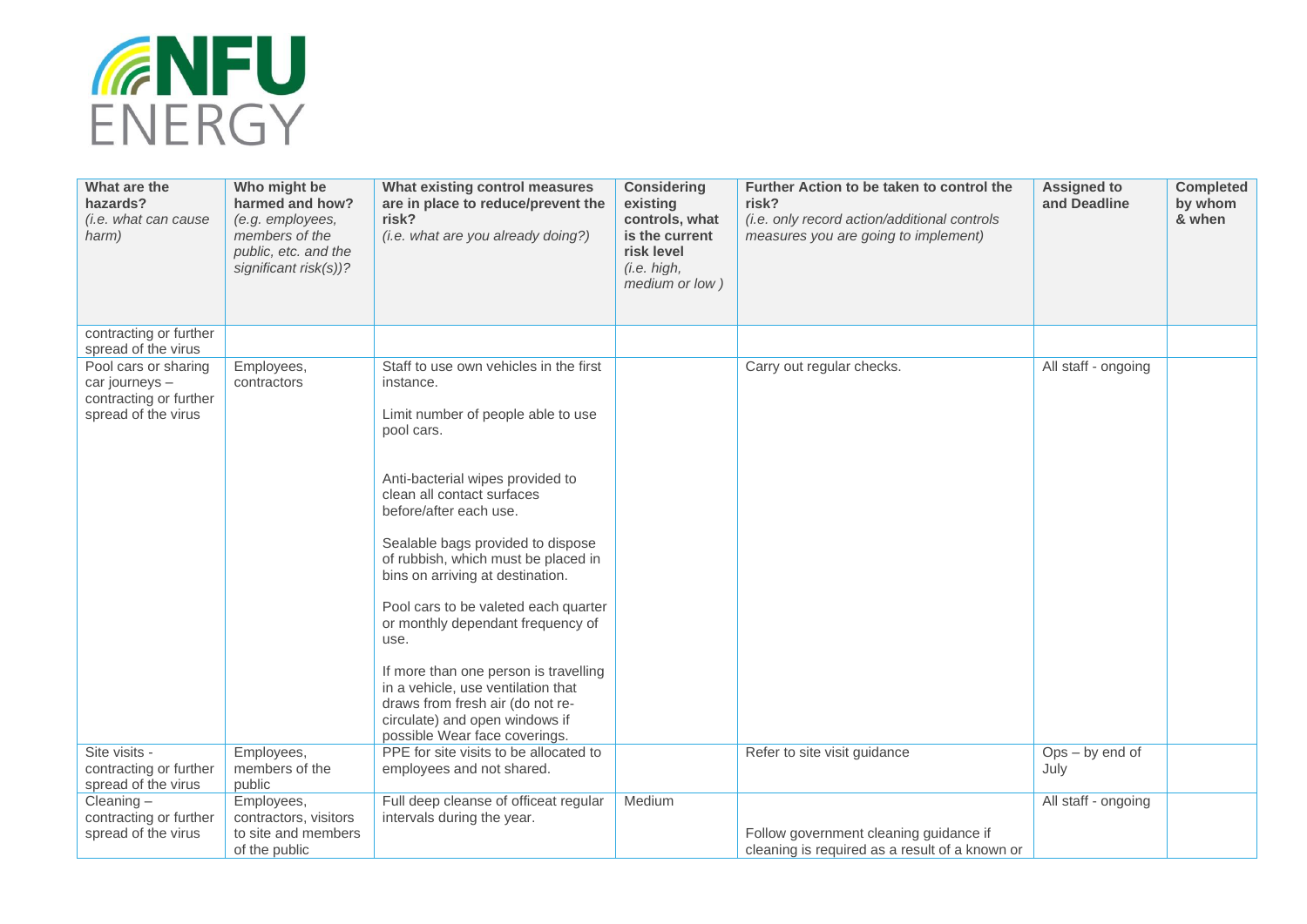

| What are the<br>hazards?<br>(i.e. what can cause<br>harm)                                                     | Who might be<br>harmed and how?<br>(e.g. employees,<br>members of the<br>public, etc. and the<br>significant risk(s))? | What existing control measures<br>are in place to reduce/prevent the<br>risk?<br>(i.e. what are you already doing?)                                                                                                                                                                                                                                          | <b>Considering</b><br>existing<br>controls, what<br>is the current<br>risk level<br>(i.e. high,<br>medium or low) | Further Action to be taken to control the<br>risk?<br>(i.e. only record action/additional controls<br>measures you are going to implement)                                                | <b>Assigned to</b><br>and Deadline | <b>Completed</b><br>by whom<br>& when |
|---------------------------------------------------------------------------------------------------------------|------------------------------------------------------------------------------------------------------------------------|--------------------------------------------------------------------------------------------------------------------------------------------------------------------------------------------------------------------------------------------------------------------------------------------------------------------------------------------------------------|-------------------------------------------------------------------------------------------------------------------|-------------------------------------------------------------------------------------------------------------------------------------------------------------------------------------------|------------------------------------|---------------------------------------|
|                                                                                                               |                                                                                                                        | Cleaning carried out on a daily<br>basis by appropriate contracted<br>cleaning providers.<br>All common contact surfaces to be<br>regularly cleaned with anti-bacterial<br>wipes throughout the day.<br>Promote regular contact surface<br>cleaning<br>Clear desk policy and clutter free<br>policy to enable effective regular<br>cleaning of the building. |                                                                                                                   | suspected case of Covid-19 in the<br>workplace.                                                                                                                                           |                                    |                                       |
| Poor ventilation<br>leading to risks of<br>coronavirus<br>spreading                                           | Employees,<br>contractors, visitors<br>to site and members<br>of the public                                            | Increase air flow in all parts of the<br>workplace, by opening windows and<br>doors where possible.<br>Maintain air circulation systems in<br>accordance with manufacturers<br>recommendations.<br>Encourage use of outdoor spaces<br>where possible.                                                                                                        | High /Medium                                                                                                      | Install CO2 monitors in smaller areas to<br>monitor levels                                                                                                                                | All staff- ongoing                 |                                       |
| Receiving and<br>sending goods safely<br>- risk of the virus<br>coming into the<br>workplace through<br>goods | Employees,<br>Contractors,<br>Recipients                                                                               | Staff handling deliveries should<br>wear disposable gloves when<br>handling post and parcels, and<br>wash their hands more often, or use<br>hand sanitiser.<br>Avoid close contact with other<br>people at drop-off and collection                                                                                                                           | Medium                                                                                                            | Minimise the frequency of deliveries and<br>restrict non-business deliveries (personal<br>staff deliveries).<br>Wipe over parcels with antibacterial wipe<br>Dispose of packaging safely. | All staff- ongoing                 |                                       |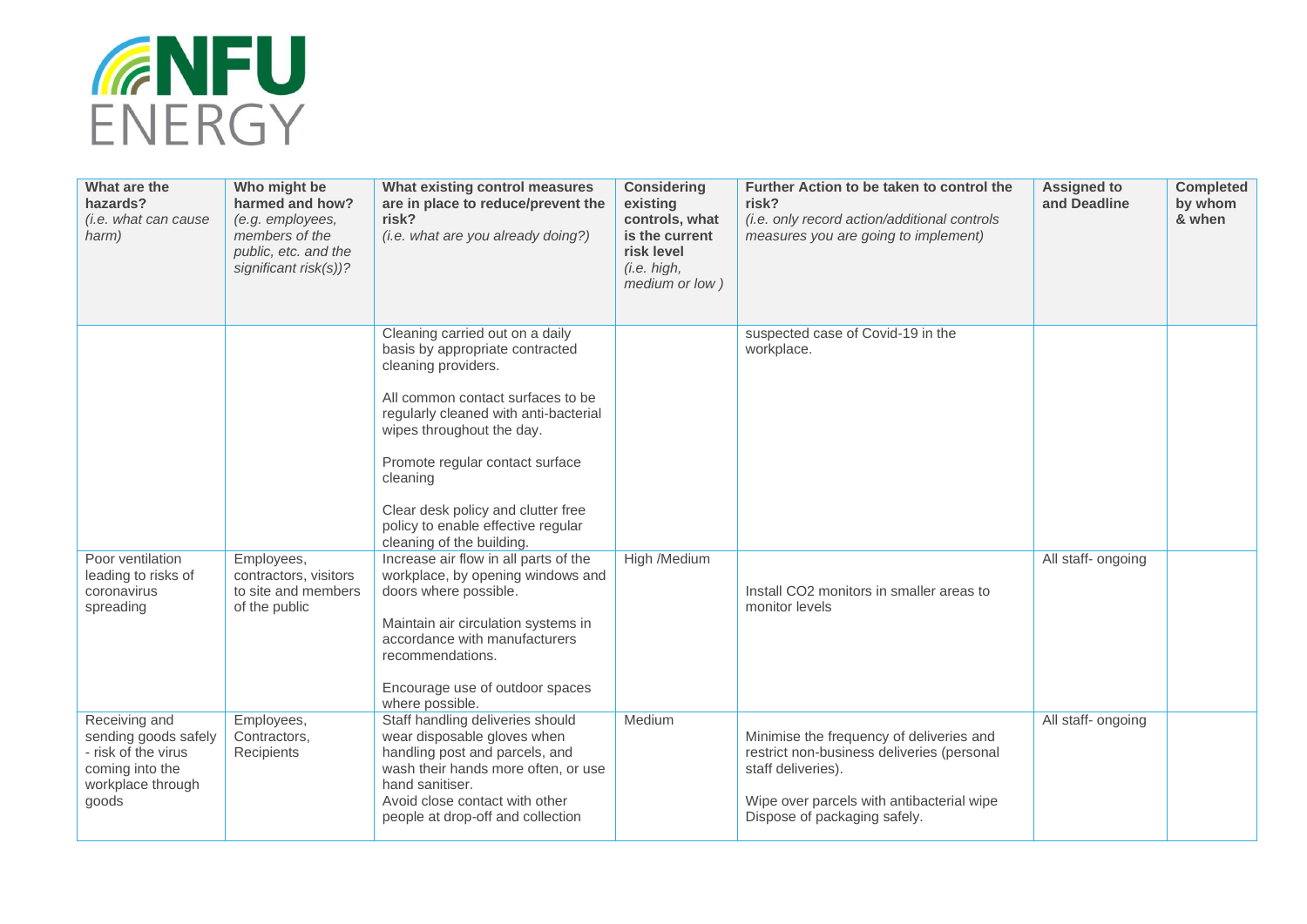

| What are the<br>hazards?<br>(i.e. what can cause<br>harm)                                                                           | Who might be<br>harmed and how?<br>(e.g. employees,<br>members of the<br>public, etc. and the<br>significant risk(s))? | What existing control measures<br>are in place to reduce/prevent the<br>risk?<br>(i.e. what are you already doing?)                                                                                                                                                                                                                                                                                                                                                  | <b>Considering</b><br>existing<br>controls, what<br>is the current<br>risk level<br>(i.e. high,<br>medium or low) | Further Action to be taken to control the<br>risk?<br>(i.e. only record action/additional controls<br>measures you are going to implement)                                                                                                                                                                                                                                                                                                                                                        | <b>Assigned to</b><br>and Deadline | <b>Completed</b><br>by whom<br>& when |
|-------------------------------------------------------------------------------------------------------------------------------------|------------------------------------------------------------------------------------------------------------------------|----------------------------------------------------------------------------------------------------------------------------------------------------------------------------------------------------------------------------------------------------------------------------------------------------------------------------------------------------------------------------------------------------------------------------------------------------------------------|-------------------------------------------------------------------------------------------------------------------|---------------------------------------------------------------------------------------------------------------------------------------------------------------------------------------------------------------------------------------------------------------------------------------------------------------------------------------------------------------------------------------------------------------------------------------------------------------------------------------------------|------------------------------------|---------------------------------------|
|                                                                                                                                     |                                                                                                                        | Staff to avoid signing an offered<br>portable electronic device and<br>suggest the driver uses the machine<br>to put staff name into their system.<br>Parcels are to be left in a<br>designated store area.                                                                                                                                                                                                                                                          |                                                                                                                   |                                                                                                                                                                                                                                                                                                                                                                                                                                                                                                   |                                    |                                       |
| Accidents and<br>incidents                                                                                                          | Employees,<br>contractors, visitors<br>to site and members<br>of the public                                            | Safe evacuation plan shared with all<br>staff.<br>People involved in the provision of<br>assistance to others should pay<br>particular attention to sanitisation<br>measures immediately afterwards<br>including washing hands.<br>First aiders to review and follow<br>guidance on administering first aid.                                                                                                                                                         | Medium                                                                                                            |                                                                                                                                                                                                                                                                                                                                                                                                                                                                                                   | Ops - prior to re-<br>opening date |                                       |
| Working remotely<br>from home -<br>Musculoskeletal<br>disorders as a result<br>of using DSE at<br>home for a long<br>period of time | Employees                                                                                                              | Follow HSE guidance on display<br>screen equipment.<br>To support staff working remotely:<br>provide the right equipment for<br>$\bullet$<br>people to work from home<br>keep remote and on-site<br>$\bullet$<br>employees connected<br>send updates to employees<br>$\bullet$<br>when the situation changes.<br>make sure disabled workers<br>and new and expectant<br>mothers can do their work from<br>home (responsibility to prevent<br>discrimination at work) | Medium                                                                                                            | There is no increased risk for staff working at<br>home temporarily but if this arrangement<br>becomes long term the risks should be<br>assessed.<br>For those staff who are working at home on<br>a long-term basis, the risks associated must<br>be controlled. This includes the staff<br>completing DSE workstation assessments at<br>home, consulting their line manager as<br>necessary.<br>There are some simple steps people can<br>take to reduce the risks from display screen<br>work: | Directors & HoDs -<br>ongoing      |                                       |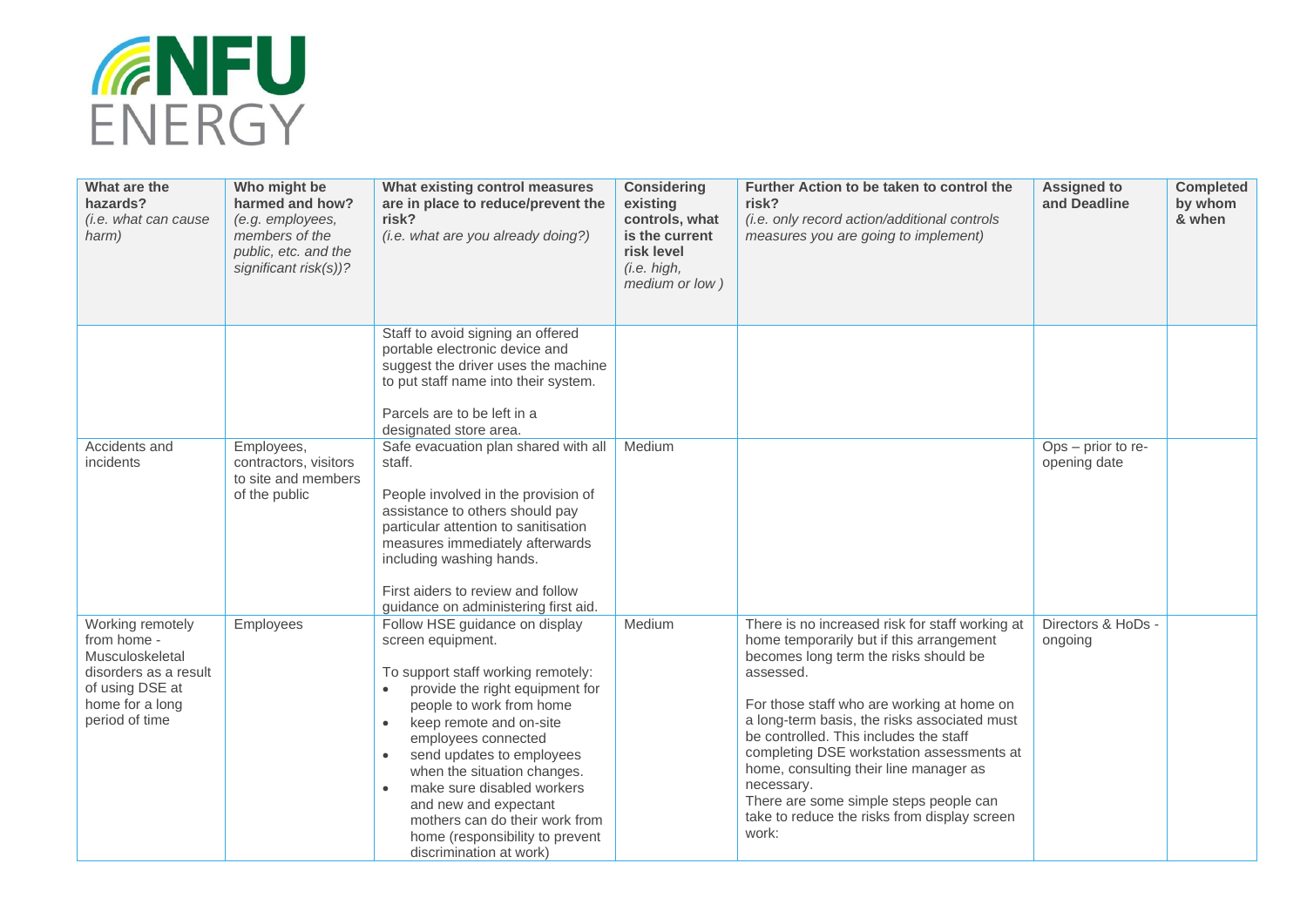

| What are the<br>hazards?<br>(i.e. what can cause<br>harm)                                       | Who might be<br>harmed and how?<br>(e.g. employees,<br>members of the<br>public, etc. and the<br>significant risk(s))? | What existing control measures<br>are in place to reduce/prevent the<br>risk?<br>(i.e. what are you already doing?)                                                                                                                                                                                                                                                                                                                                                                                                                                              | <b>Considering</b><br>existing<br>controls, what<br>is the current<br>risk level<br>(i.e. high,<br>medium or low) | Further Action to be taken to control the<br>risk?<br>(i.e. only record action/additional controls<br>measures you are going to implement)                                                                                                                                                                                                                                                                                                                                                                                                                              | <b>Assigned to</b><br>and Deadline | <b>Completed</b><br>by whom<br>& when |
|-------------------------------------------------------------------------------------------------|------------------------------------------------------------------------------------------------------------------------|------------------------------------------------------------------------------------------------------------------------------------------------------------------------------------------------------------------------------------------------------------------------------------------------------------------------------------------------------------------------------------------------------------------------------------------------------------------------------------------------------------------------------------------------------------------|-------------------------------------------------------------------------------------------------------------------|-------------------------------------------------------------------------------------------------------------------------------------------------------------------------------------------------------------------------------------------------------------------------------------------------------------------------------------------------------------------------------------------------------------------------------------------------------------------------------------------------------------------------------------------------------------------------|------------------------------------|---------------------------------------|
|                                                                                                 |                                                                                                                        |                                                                                                                                                                                                                                                                                                                                                                                                                                                                                                                                                                  |                                                                                                                   | breaking up long spells of DSE work<br>with rest breaks (at least 5 minutes<br>every hour) or changes in activity<br>avoiding awkward, static postures by<br>regularly changing position<br>getting up and moving or doing<br>$\bullet$<br>stretching exercises<br>avoiding eye fatigue by changing focus<br>or blinking from time to time                                                                                                                                                                                                                              |                                    |                                       |
| Mental health and<br>wellbeing affected<br>through isolation or<br>anxiety about<br>coronavirus | Employees                                                                                                              | Follow HSE guidance on stress and<br>mental health.<br>Share information and advice with<br>staff about mental health and<br>wellbeing<br>Have regular keep in touch<br>meetings/calls with staff working at<br>home to talk about any work issues<br>Talk openly with staff about the<br>possibility that they may be affected<br>and tell them what to do to raise<br>concerns or who to go to so they<br>can talk things through<br>Involve staff in completing risk<br>assessments so they can help<br>identify potential problems and<br>identify solutions | High/Medium                                                                                                       | Discuss the issue of fatigue with staff and<br>make sure they take regular breaks, are<br>encouraged to take leave, set working hours<br>to ensure they are not working long hours.<br>The CIPD have produced a guide that<br>outlines considerations and provides advice<br>for employers, people professionals and<br>people managers on how employee mental<br>health can be supported as lockdown ends<br>and there is a phased return to the<br>workplace<br>https://www.cipd.co.uk/knowledge/culture/we<br>Il-being/supporting-mental-health-workplace-<br>return | Directors & HoDs -<br>ongoing      |                                       |